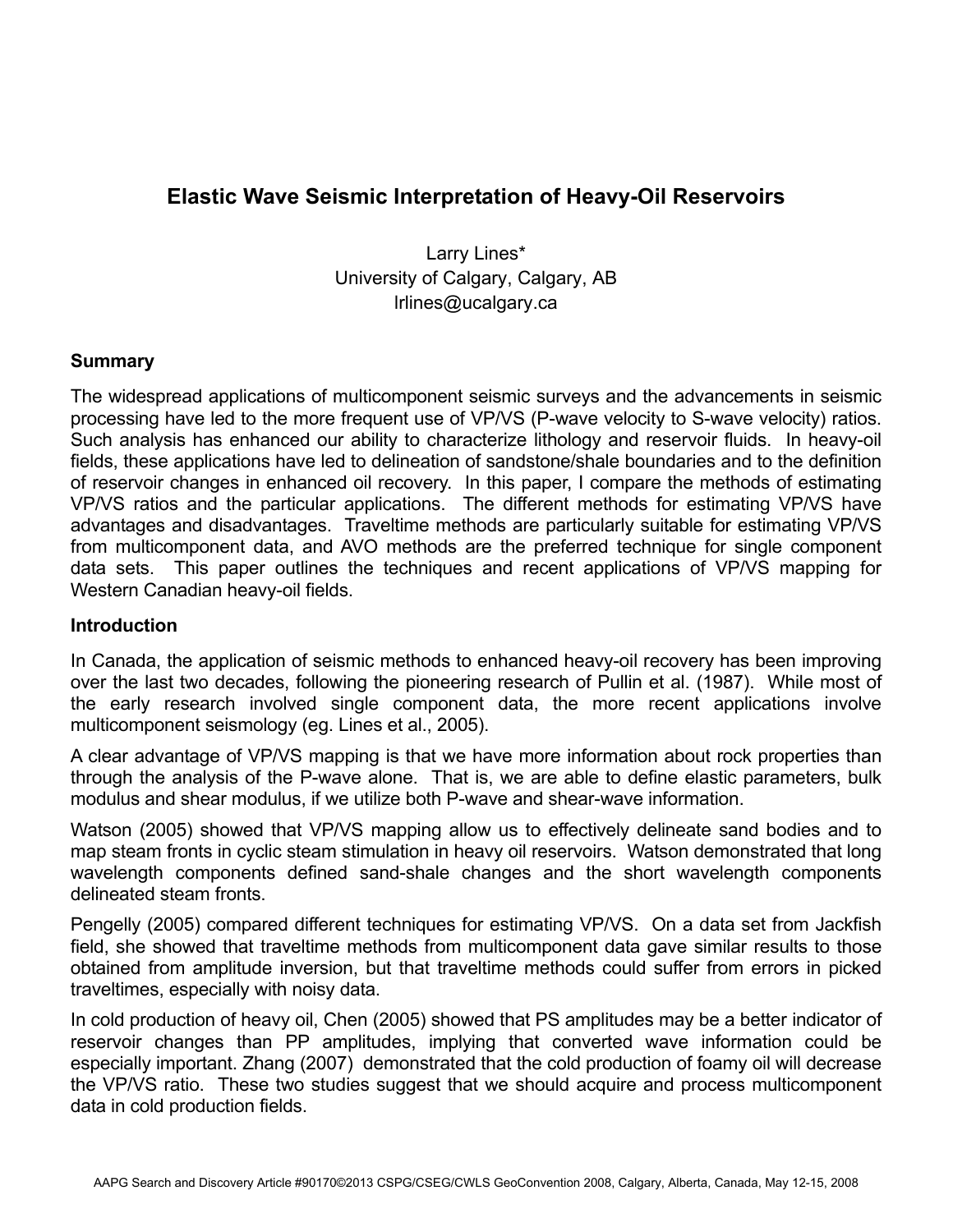Dumitrescu and Lines (2006) showed a comparison between VP/VS maps obtained by multicomponent traveltime methods and those maps obtained by AVO. The traveltime results were robust and agreed with available well information. AVO results were obtained from single component data, but were similar to the traveltime results,.

The advancement of these VP/VS mapping methods in heavy-oil EOR has been encouraging, and has been made possible by the economy of multicomponent recording. Multicomponent recording is only slightly more expensive than single-component recording. The processing of multicomponent data is generally more complicated and expensive than single-component recording, but should ultimately provide more information.

# **Theory and Methodology**

The complexity and cost of various VP/VS estimation methods varies considerably. This paper reviews three different methods:

- 1. Traveltime inversion of multicomponent data
- 2. Amplitude inversion of stacked data
- 3. AVO

The traveltime inversion of multicomponent data as described by Watson et al. (2002) basically involves picking events from the same pair of reflectors on sections from two or more components. If we pick reflection time intervals on the vertical and radial components for reflectors that are reasonably flat, we will have isochron traveltimes that are predominantly PP and predominantly PS. If we denote these isochron traveltimes for PP and PS reflections by  $t_{pp}$  and  $t_{PS}$ , Watson (2004) showed that:

$$
\frac{V_P}{V_S} = \frac{2t_{PS} - t_{PP}}{t_{PP}}
$$
 (1)

Equation (1) implies that we can produce a map of VP/VS by using isochron maps of PP and PS.

The amplitude inversion of stacked data has been described by many authors. Some of the first heavy-oil applications were described by Pullin et al. (1987). The amplitude inversion of vertical and radial component sections can basically produce the P-wave and S-wave impedances. The ratio of these impedances will produce VP/VS ratios. This procedure has been outlined by Pengelly (2005).

If we have only single-component data, then the estimation of VP/VS can be accomplished by AVO. From AVO, we can derive P-wave and S-wave reflectivity. As described by Downton (2005), reflectivity as a function of angle can be written as:

$$
R(\theta) \cong A(\theta)R_{PP} + B(\theta)R_{SS} + C(\theta)R_{\rho\rho}
$$
\n(2)

Here  $A(\theta),B(\theta),C(\theta)$  are functions of the angle of incidence and  $R_{PP},R_{SS},R_{\rho\rho}$  are reflectivities of P, S, and density that are proportional to fractional changes of the P-wave velocity, S-wave velocity and the density. From the reflectivity functions, we can derive VP/VS ratios.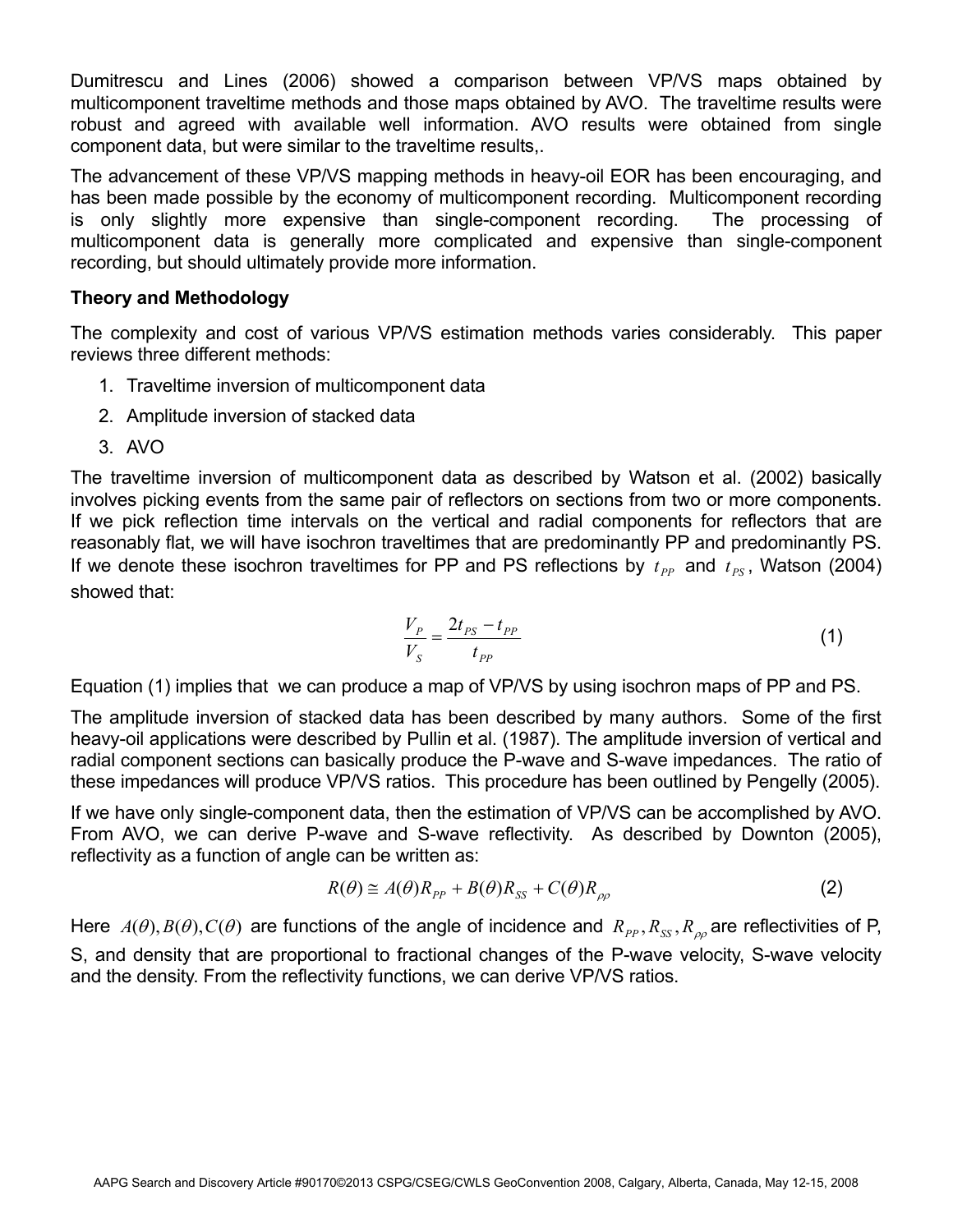# **Results**

Having briefly summarized the methodology of VP/VS estimation techniques, it is interesting to compare results on real data.

The picking of seismic traveltimes is one of the most robust methods for determining seismic properties. Our experience with the traveltime method has been generally positive. However, in order to pick the same reflection events on multicomponent data, it is important to have reliable synthetic seismograms for these components, and for this, dipole sonic logs are crucial. The VP/VS maps from traveltimes provide reliable definitions of sand/shale boundaries, steam fronts and zones of foamy oil footprints in cold production.

Amplitude inversions can similarly define VP/VS variations in a high-resolution mode, and it is possible to define thin beds. Unlike traveltime methods that deal with an integrated effect over thicker zones, amplitude inversion can define thin bed variation. Pengelly (2005) has compared these two methods, finding similarities as shown in Figure 1, but with some differences as well.



Figure 1: A comparison of VP/VS estimates using the traveltime isochron method and the inversion method from Pengelly (2005). The red curve shows traveltime derived values and the blue curve shows the values derived by amplitude inversion. Except for the center of the line (where there may be picking errors), the curves track well, with both suggesting a thickening of sand to the south (rhs).

AVO can also be a powerful VP/VS method, providing everything with true-amplitude processing is done carefully on data with considerable aperture. With good signal-to-noise prestack data, it is possible to extract VP/VS maps from AVO that resemble those produced by multicomponent traveltime techniques. These AVO applications to heavy oil were demonstrated by Dumitrescu and Lines (2006).

### **Conclusions**

In this study, I have summarized recent applications of three different techniques for VP/VS mapping. Each has its advantages and disadvantages, including varying degrees of robustness and varying data requirements. Nevertheless, all of the VP/VS estimation methods can produce worthwhile estimates of reservoir geology and reservoir fluids. It is apparent that we will see more applications of the VP/VS methods in the future using all of the aforementioned techniques.